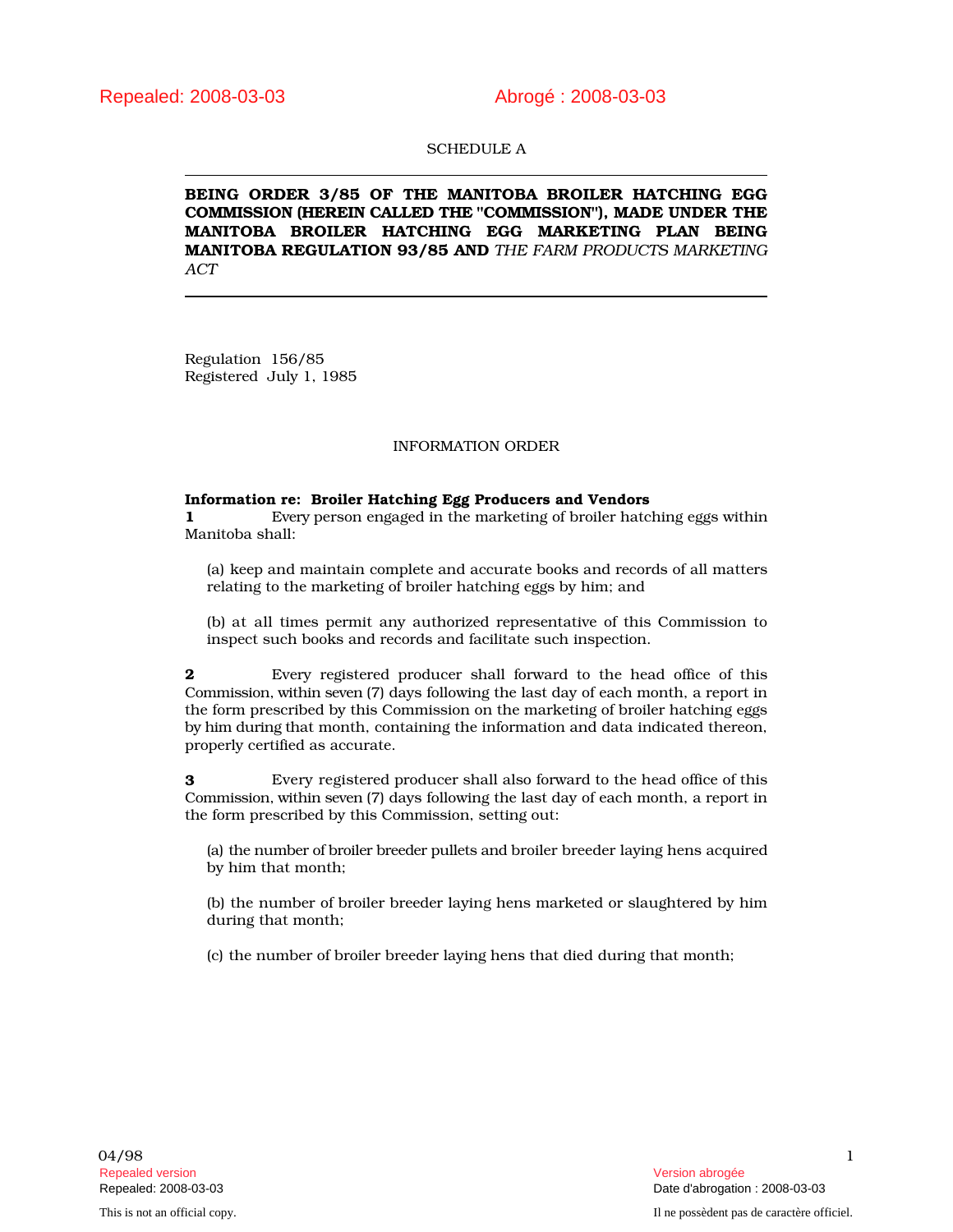(d) the number of broiler breeder laying hens raised or kept by him on the last day of that month;

and such other information and data as may be indicated thereon, properly certified as accurate.

#### Information re: Hatchery Operators

4 Every person engaged in operating a hatchery within Manitoba shall:

(a) keep and maintain complete and accurate books and records of all matters relating to the marketings of broiler hatching eggs and chicks by him; and

(b) at all times permit any authorized representative of this Commission t o inspect such books and records and facilitate such inspection.

**5** Every registered hatchery operator shall, unless otherwise directed in writing by this Commission, forward to the head office of this Commission, within fourteen (14) days following the last day of each week, a report in the form prescribed by this Commission, setting out particulars of:

- (a) each purchase of broiler hatching eggs by him;
- (b) each sale of broiler hatching eggs by him;
- (c) the number of broiler hatching eggs hatched by him;
- (d) the number of chicks destroyed by him; and
- (e) each sale of chicks made by him;

during that week, together with such other information and data as may be indicated thereon, properly certified as accurate.

#### Information re: Broiler Breeder Pullet Producers

**6** Every person engaged in raising or keeping broiler breeder pullets within Manitoba shall:

(a) keep and maintain complete and accurate books and records of all matters relating to the marketing of such broiler breeder pullets by him; and

(b) at all times permit any authorized representative of this Commission to inspect such books and records and facilitate such inspection.

7 Eve ry person who raises or keeps broiler breeder pullets, either owned by him or owned by others, shall forward to the head office of this Commission, within seven (7) days following the last day of each month, a report in the form prescribed by this Commission, setting out:

(a) the number of chicks and the number of broiler breeder pullets taken delivery of by him during that month;

(b) the number of broiler breeder pullets marketed or delivered by him during that month and the owner or purchaser of such broiler breeder pullets;